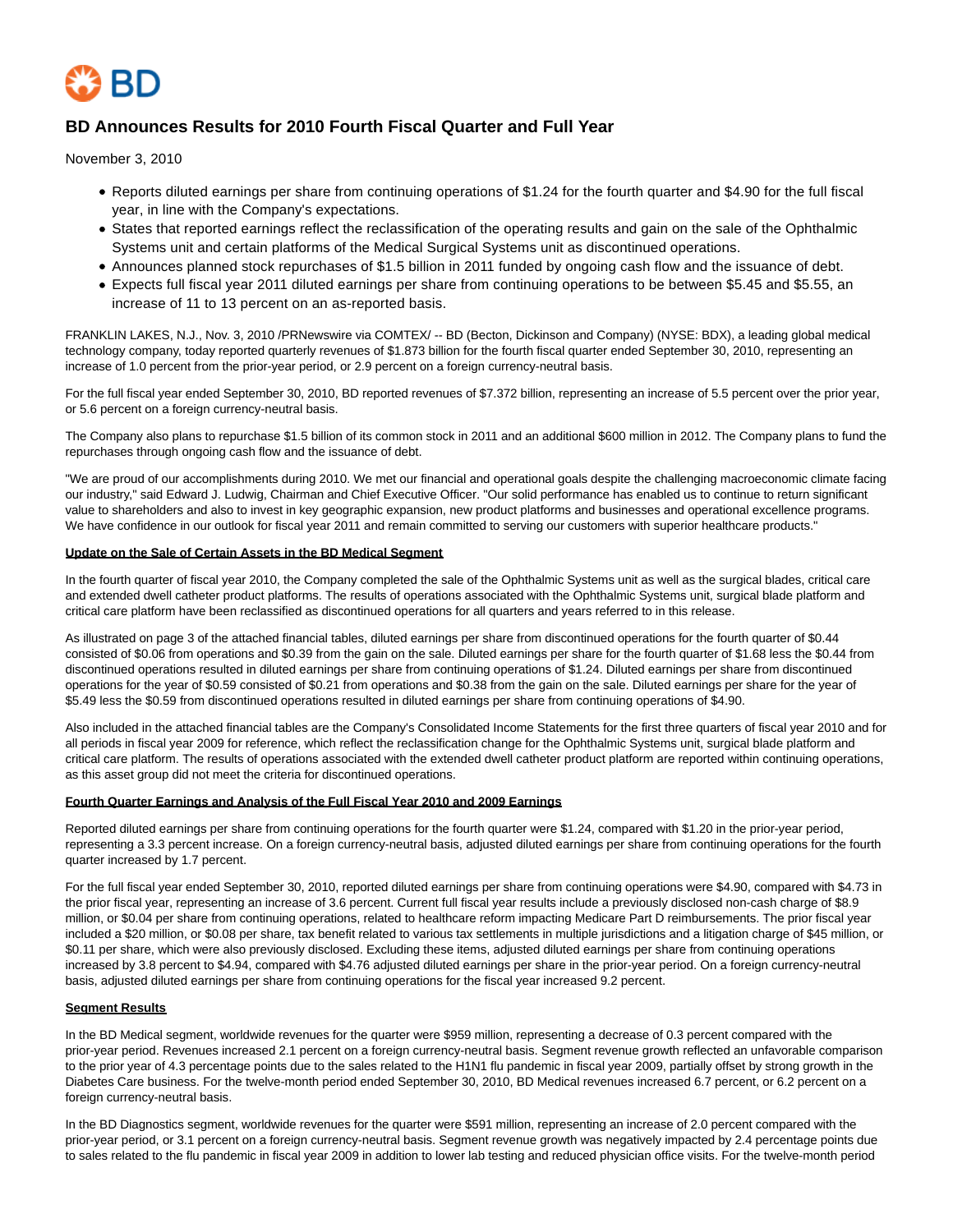ended September 30, 2010, BD Diagnostics revenues increased 4.2 percent, or 4.0 percent on a foreign currency-neutral basis.

In the BD Biosciences segment, worldwide revenues for the quarter were \$323 million, representing an increase of 3.5 percent compared with the prior-year period. Revenues increased 5.3 percent on a foreign currency-neutral basis, primarily driven by instrument and reagent sales in the Cell Analysis business unit. For the twelve-month period ended September 30, 2010, BD Biosciences revenues increased 4.4 percent, or 6.8 percent on a foreign currency-neutral basis.

#### **Geographic Results**

Fourth quarter revenues in the U.S. were \$832 million, representing an increase of 1.4 percent compared with the prior-year period, including a negative impact of 1.8 percentage points related to the flu pandemic. Revenues outside of the U.S. were \$1.041 billion, representing an increase of 0.8 percent compared with the prior-year period, or 4.2 percent on a foreign currency-neutral basis. International revenue growth was negatively impacted by 4 percentage points due to the H1N1 flu pandemic-related sales in fiscal year 2009. Revenues reflected continuing strength in emerging markets, which was partially offset by slower growth in Europe. For the twelve-month period ended September 30, 2010, revenues in the U.S. were \$3.287 billion, representing an increase of 5.0 percent compared with the prior-year period. Revenues outside of the U.S. were \$4.086 billion, representing an increase of 5.9 percent compared with the prior-year period, or 6.0 percent on a foreign currency-neutral basis.

### **Fiscal 2011 Outlook for Full Year**

The Company estimates that reported revenues for the full fiscal year 2011 will increase about 4 percent. The Company also expects reported diluted earnings per share from continuing operations for fiscal year 2011 to be between \$5.45 and \$5.55, an increase of approximately 11 to 13 percent over fiscal year 2010. Diluted earnings per share from continuing operations for fiscal year 2011 are expected to increase 10 to 12 percent over adjusted diluted earnings per share from continuing operations, excluding specified item, of \$4.94 for the fiscal year 2010.

#### **Conference Call Information**

A conference call regarding BD's fourth quarter results and its expectations for the full fiscal year 2011 will be broadcast live on BD's website, [www.bd.com/investors,](http://www.bd.com/investors) along with related slides, at 10:00 a.m. (ET) Thursday, November 4, 2010. The conference call will be available for replay on BD's website, [www.bd.com/investors,](http://www.bd.com/investors) or at 1-800-642-1687 (domestic) and 1-706-645-9291 (international) through the close of business on Thursday, November 11, 2010, access code 15660232.

### **Non-GAAP Financial Measures**

This news release contains certain non-GAAP financial measures. Reconciliations of these and other non-GAAP measures to the comparable GAAP measures are included in the attached financial tables and the Form 8-K that BD filed today with the SEC.

#### **About BD**

BD is a leading global medical technology company that develops, manufactures and sells medical devices, instrument systems and reagents. The Company is dedicated to improving people's health throughout the world. BD is focused on improving drug delivery, enhancing the quality and speed of diagnosing infectious diseases and cancers, and advancing research, discovery and production of new drugs and vaccines. BD's capabilities are instrumental in combating many of the world's most pressing diseases. Founded in 1897 and headquartered in Franklin Lakes, New Jersey, BD employs approximately 29,000 associates in more than 50 countries throughout the world. The Company serves healthcare institutions, life science researchers, clinical laboratories, the pharmaceutical industry and the general public. For more information, please visit [http://www.bd.com/.](http://www.bd.com/)

This press release, including the section entitled "Fiscal 2011 Outlook", contains certain estimates and other forward-looking statements (as defined under Federal securities laws) regarding BD's performance, including future revenues and earnings per share. All such statements are based upon current expectations of BD and involve a number of business risks and uncertainties. Actual results could vary materially from anticipated results described, implied or projected in any forward-looking statement. With respect to forward-looking statements contained herein, a number of factors could cause actual results to vary materially from any forward-looking statement. These factors include, but are not limited to: the unknown consequences of the recently-enacted healthcare reform in the United States, including the impact of the reduction in Medicare and Medicaid payments to hospitals, pharmaceutical companies and other customers, which could reduce demand for our products and increase downward pricing pressure; adverse changes in regional, national or foreign economic conditions, including any impact that may result from the current global economic downturn on our ability to access credit markets and finance our operations, the demand for our products and services, or our suppliers' ability to provide products needed for our operations; changes in interest or foreign currency exchange rates**;** competitive factors; pricing and market share pressures; difficulties inherent in product development and delays in product introductions; increases in energy costs and their effect on, among other things, the cost of producing BD's products; fluctuations in costs and availability of raw materials and in BD's ability to maintain favorable supplier arrangements and relationships; new or changing laws impacting our business or changes in enforcement practices with respect to such laws; uncertainties of litigation (as described in BD's filings with the Securities and Exchange Commission); future healthcare reform, including changes in government pricing and reimbursement policies or other cost containment reforms; the effects of potential pandemic diseases; our ability to successfully integrate any businesses we acquire; and issuance of new or revised accounting standards, as well as other factors discussed in BD's filings with the Securities and Exchange Commission. We do not intend to update any forward-looking statements to reflect events or circumstances after the date hereof except as required by applicable laws or regulations.

### BECTON DICKINSON AND COMPANY

CONSOLIDATED INCOME STATEMENTS (Unaudited; Amounts in thousands, except per share data)

|                 |                         |      | Three Months Ended September 30, |  |  |
|-----------------|-------------------------|------|----------------------------------|--|--|
|                 |                         |      | $\%$                             |  |  |
|                 | 2010                    | 2009 | Change                           |  |  |
|                 |                         |      |                                  |  |  |
| <b>REVENUES</b> | \$1,873,195 \$1,854,023 |      |                                  |  |  |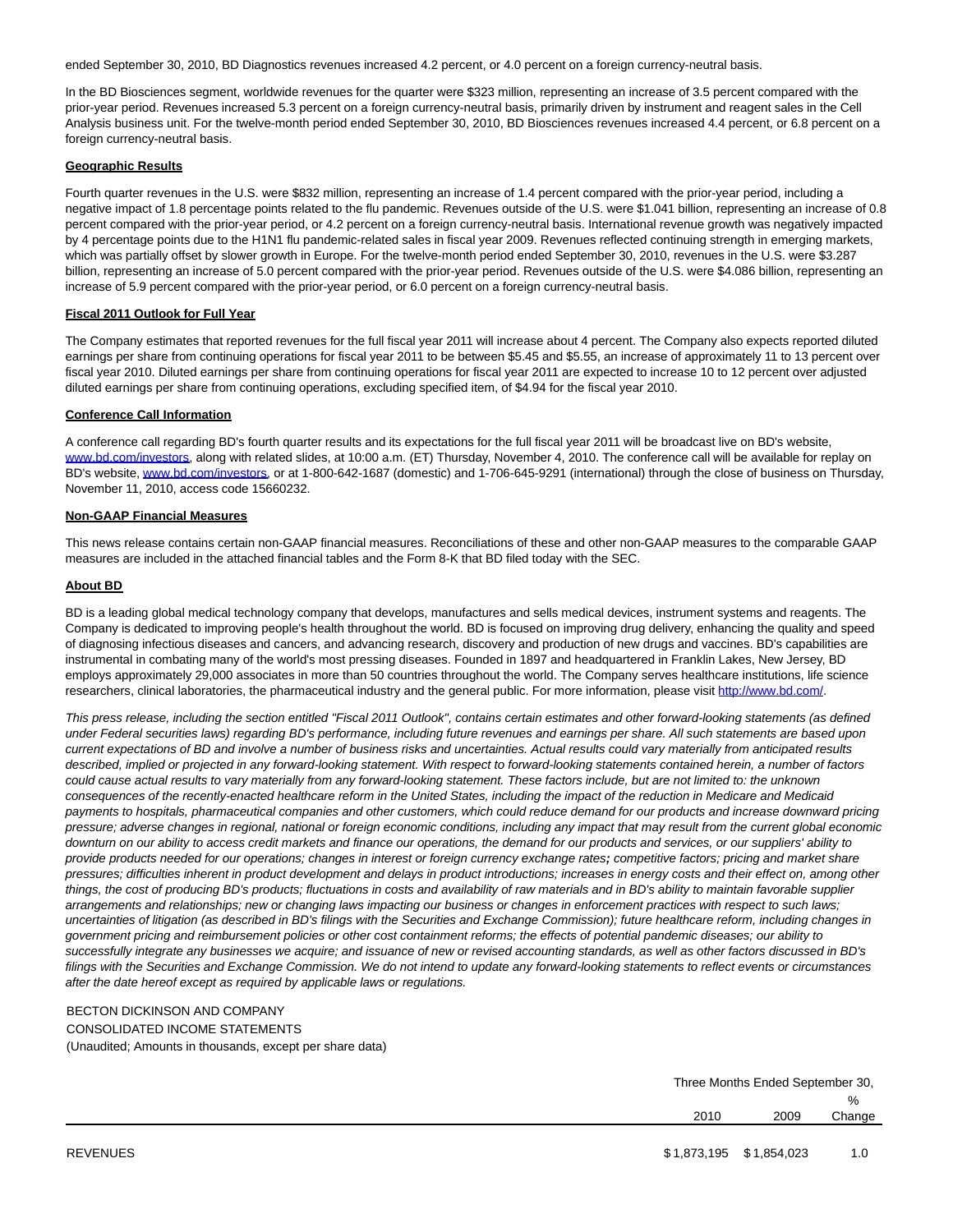| Cost of products sold                                                                                    | 900,933       | 890,197                           | 1.2       |
|----------------------------------------------------------------------------------------------------------|---------------|-----------------------------------|-----------|
| Selling and administrative                                                                               | 438,139       | 427,008                           | 2.6       |
| Research and development                                                                                 | 123,606       | 112,890                           | 9.5       |
| <b>TOTAL OPERATING COSTS</b><br>AND EXPENSES                                                             | 1,462,678     | 1,430,095                         | 2.3       |
|                                                                                                          |               |                                   |           |
| OPERATING INCOME                                                                                         | 410,517       | 423,928                           | (3.2)     |
| Interest income                                                                                          | 14,594        | 14,418                            | 1.2       |
| Interest expense                                                                                         | (12, 278)     | (13, 782)                         | (10.9)    |
| Other income (expense), net                                                                              | 1,285         | (3,312)                           | <b>NM</b> |
|                                                                                                          |               |                                   |           |
| INCOME FROM CONTINUING OPERATIONS BEFORE<br><b>INCOME TAXES</b>                                          | 414,118       | 421,252                           | (1.7)     |
|                                                                                                          |               |                                   |           |
| Income tax provision                                                                                     | 121,065       | 126,824                           | (4.5)     |
| <b>INCOME FROM CONTINUING OPERATIONS</b>                                                                 | 293,053       | 294,428                           | (0.5)     |
| INCOME FROM DISCONTINUED OPERATIONS NET OF INCOME TAX PROVISION OF \$27,645 AND<br>\$7,684, RESPECTIVELY | 103,642       | 22,792                            | <b>NM</b> |
|                                                                                                          |               |                                   |           |
| <b>NET INCOME</b>                                                                                        | \$<br>396,695 | \$317,220                         | 25.1      |
| <b>EARNINGS PER SHARE</b>                                                                                |               |                                   |           |
| Basic:                                                                                                   |               |                                   |           |
| Income from continuing operations                                                                        | \$<br>1.27    | \$<br>1.23                        | 3.3       |
| Income from discontinued operations                                                                      | \$<br>0.45    | \$<br>0.10                        | <b>NM</b> |
| Net income (1)                                                                                           | \$<br>1.71    | \$<br>1.33                        | 28.6      |
| Diluted:                                                                                                 |               |                                   |           |
| Income from continuing operations                                                                        | \$<br>1.24    | \$<br>1.20                        | 3.3       |
| Income from discontinued operations                                                                      | \$<br>0.44    | \$<br>0.09                        | <b>NM</b> |
| Net income                                                                                               | \$<br>1.68    | \$<br>1.29                        | 30.2      |
| AVERAGE SHARES OUTSTANDING                                                                               |               |                                   |           |
| Basic                                                                                                    | 231,396       | 239,162                           |           |
| <b>Diluted</b>                                                                                           | 236,316       | 245,056                           |           |
| NM - Not Meaningful                                                                                      |               |                                   |           |
| (1) Total per share amounts may not add due to rounding                                                  |               |                                   |           |
|                                                                                                          |               |                                   | Page 1    |
| BECTON DICKINSON AND COMPANY                                                                             |               |                                   |           |
| CONSOLIDATED INCOME STATEMENTS                                                                           |               |                                   |           |
| (Unaudited; Amounts in thousands, except per share data)                                                 |               |                                   |           |
|                                                                                                          |               |                                   |           |
|                                                                                                          |               | Twelve Months Ended September 30, | $\%$      |
|                                                                                                          | 2010          | 2009                              | Change    |
| <b>REVENUES</b>                                                                                          | \$7,372,333   | \$6,986,722                       | 5.5       |
| Cost of products sold                                                                                    | 3,543,183     | 3,311,676                         | 7.0       |
| Selling and administrative                                                                               | 1,721,356     | 1,680,797                         | 2.4       |
| Research and development                                                                                 | 430,997       | 404,567                           | 6.5       |
| TOTAL OPERATING COSTS                                                                                    |               |                                   |           |
| AND EXPENSES                                                                                             | 5,695,536     | 5,397,040                         | 5.5       |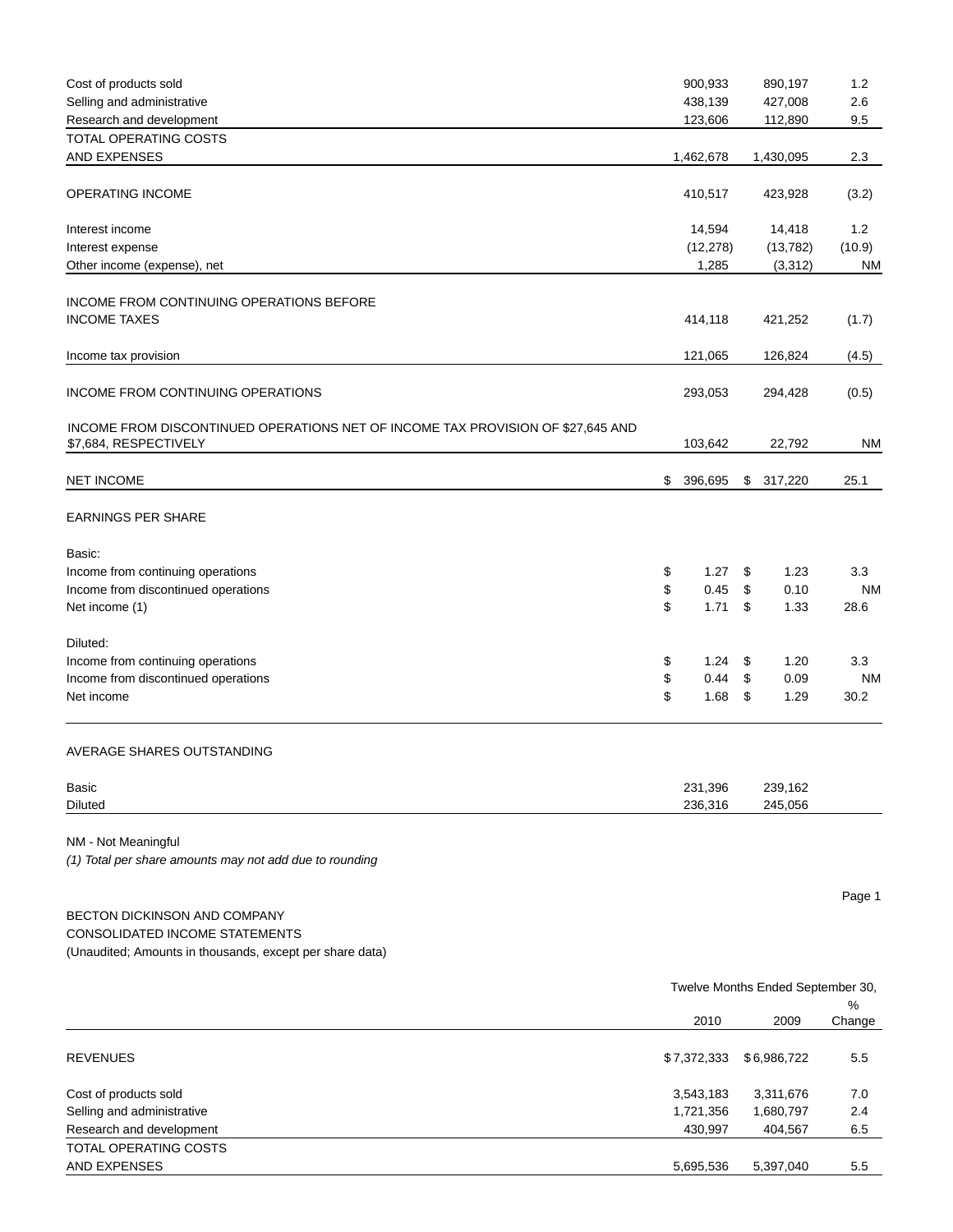| OPERATING INCOME                                                                                          |             |                 |             |          | 1,676,797           |          | 1,589,682           | 5.5              |
|-----------------------------------------------------------------------------------------------------------|-------------|-----------------|-------------|----------|---------------------|----------|---------------------|------------------|
| Interest income<br>Interest expense                                                                       |             |                 |             |          | 35,129<br>(51, 263) |          | 33,148<br>(40, 389) | 6.0<br>26.9      |
| Other income (expense), net                                                                               |             |                 |             |          | 497                 |          | (3,850)             | <b>NM</b>        |
| INCOME FROM CONTINUING OPERATIONS BEFORE                                                                  |             |                 |             |          |                     |          |                     |                  |
| <b>INCOME TAXES</b>                                                                                       |             |                 |             |          | 1,661,160           |          | 1,578,591           | 5.2              |
| Income tax provision                                                                                      |             |                 |             |          | 484,820             |          | 411,246             | 17.9             |
| INCOME FROM CONTINUING OPERATIONS                                                                         |             |                 |             |          | 1,176,340           |          | 1,167,345           | 0.8              |
| INCOME FROM DISCONTINUED OPERATIONS NET OF INCOME TAX PROVISION OF \$40,703 AND<br>\$19,975, RESPECTIVELY |             |                 |             |          | 141,270             |          | 64,258              | <b>NM</b>        |
| NET INCOME                                                                                                |             |                 |             |          | \$1,317,610         |          | \$1,231,603         | 7.0              |
| EARNINGS PER SHARE                                                                                        |             |                 |             |          |                     |          |                     |                  |
| Basic:                                                                                                    |             |                 |             |          |                     |          |                     |                  |
| Income from continuing operations                                                                         |             |                 |             | \$       | 5.02                | \$       | 4.85                | 3.5              |
| Income from discontinued operations<br>Net income                                                         |             |                 |             | \$<br>\$ | 0.60<br>5.62        | \$<br>\$ | 0.27<br>5.12        | <b>NM</b><br>9.8 |
|                                                                                                           |             |                 |             |          |                     |          |                     |                  |
| Diluted:                                                                                                  |             |                 |             |          |                     |          |                     |                  |
| Income from continuing operations                                                                         |             |                 |             | \$       | 4.90                | \$       | 4.73                | 3.6              |
| Income from discontinued operations                                                                       |             |                 |             | \$       | 0.59                | \$       | 0.26                | <b>NM</b>        |
| Net income                                                                                                |             |                 |             | \$       | 5.49                | \$       | 4.99                | 10.0             |
| AVERAGE SHARES OUTSTANDING                                                                                |             |                 |             |          |                     |          |                     |                  |
| Basic                                                                                                     |             |                 |             |          | 234,328             |          | 240,479             |                  |
| Diluted                                                                                                   |             |                 |             |          | 240,136             |          | 246,798             |                  |
| NM - Not Meaningful                                                                                       |             |                 |             |          |                     |          |                     |                  |
|                                                                                                           |             |                 |             |          |                     |          |                     | Page 2           |
| Becton Dickinson and Company<br>Supplemental Income Statement Information - Fiscal 2010                   |             |                 |             |          |                     |          |                     |                  |
| Revised for discontinued operations of certain Medical segment divestitures                               |             |                 |             |          |                     |          |                     |                  |
| (Unaudited: Amounts in thousands, except per-share data)                                                  |             |                 |             |          |                     |          |                     |                  |
|                                                                                                           |             |                 |             |          |                     |          |                     |                  |
|                                                                                                           |             | Amounts         |             |          |                     |          |                     |                  |
|                                                                                                           |             | Reclassified    |             |          |                     |          |                     |                  |
|                                                                                                           | Previously  | to Discontinued | As          |          |                     |          |                     |                  |
|                                                                                                           | Reported    | Operations      | Revised     |          |                     |          |                     |                  |
| Quarter 1                                                                                                 |             |                 |             |          |                     |          |                     |                  |
| Revenues                                                                                                  | \$1,916,774 | \$47,956        | \$1,868,818 |          |                     |          |                     |                  |
| Income from Continuing Operations                                                                         | \$315,978   | \$11,885        | \$304,093   |          |                     |          |                     |                  |
| Diluted Earnings Per Share from Continuing Operations                                                     | \$1.30      | \$0.05          | \$1.25      |          |                     |          |                     |                  |
| Quarter 2                                                                                                 |             |                 |             |          |                     |          |                     |                  |
| Revenues                                                                                                  | \$1,844,854 | \$45,445        | \$1,799,409 |          |                     |          |                     |                  |
| Income from Continuing Operations                                                                         | \$297,725   | \$12,691        | \$285,034   |          |                     |          |                     |                  |
| Diluted Earnings Per Share from Continuing Operations (2)                                                 | \$1.24      | \$0.05          | \$1.18      |          |                     |          |                     |                  |
|                                                                                                           |             |                 |             |          |                     |          |                     |                  |

| Quarter 3 |             |                      |
|-----------|-------------|----------------------|
| Revenues  | \$1,878,229 | \$47,318 \$1,830,911 |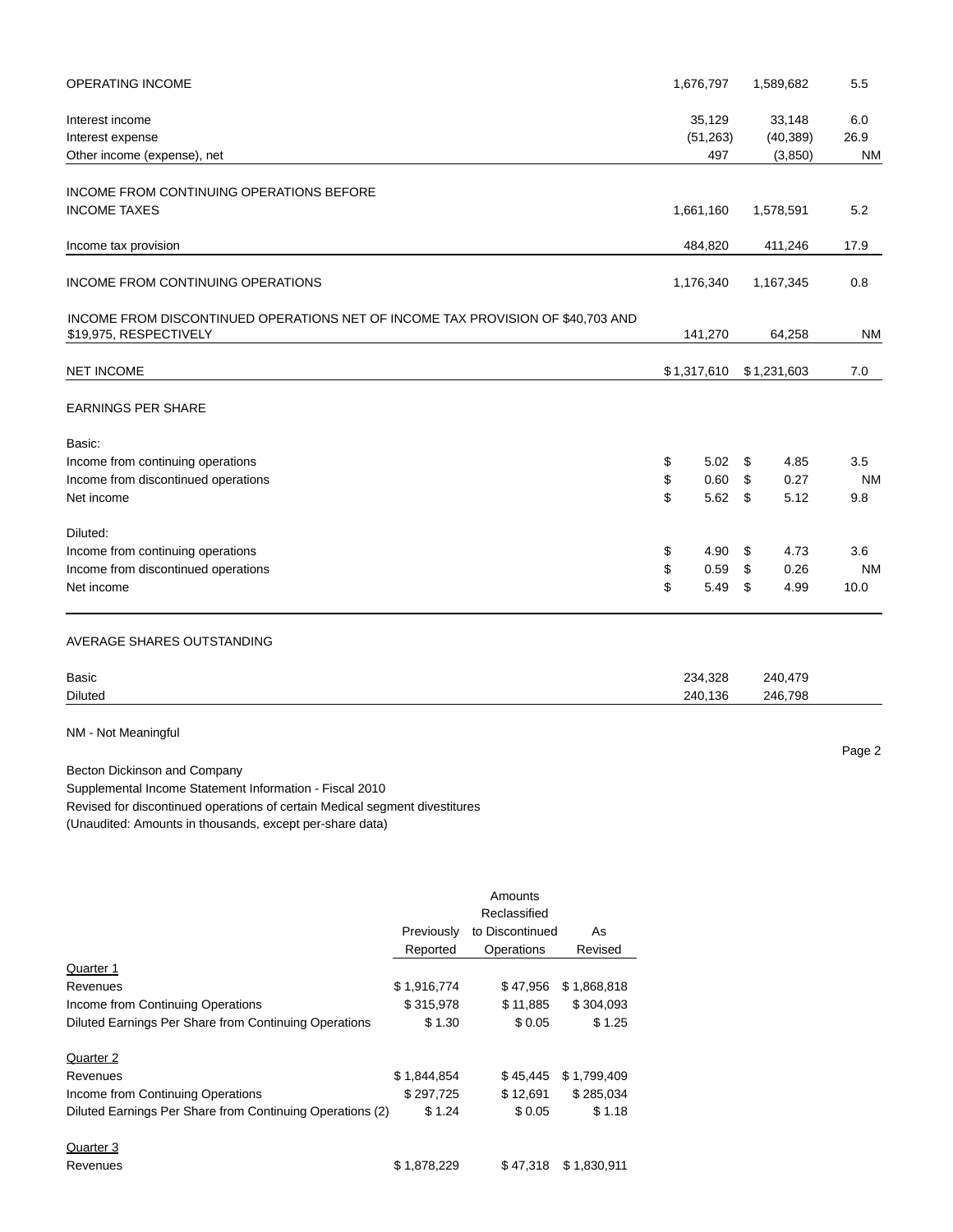| Income from Continuing Operations                         | \$306.283 | \$12.123 | \$294.160 |
|-----------------------------------------------------------|-----------|----------|-----------|
| Diluted Earnings Per Share from Continuing Operations (2) | \$1.29    | \$0.05   | \$ 1.23   |

|                                   |             | Amounts Reclassified to        |          |           |             |  |  |
|-----------------------------------|-------------|--------------------------------|----------|-----------|-------------|--|--|
|                                   |             | <b>Discontinued Operations</b> |          | From      |             |  |  |
|                                   |             | Operations                     | Gain     |           | Continuing  |  |  |
|                                   | Total       | <b>Excluding Gain</b>          | on Sale  | Total     | Operations  |  |  |
| Quarter 4 (1)                     |             |                                |          |           |             |  |  |
| Revenues                          | \$1,899,548 | \$26.353                       | \$-      | \$26.353  | \$1,873,195 |  |  |
| Income                            | \$397,445   | \$13.258                       | \$91,134 | \$104.392 | \$293,053   |  |  |
| Diluted Earnings Per Share (2)    | \$1.68      | \$0.06                         | \$0.39   | \$0.44    | \$1.24      |  |  |
| Year $(1)$                        |             |                                |          |           |             |  |  |
| Revenues                          | \$7,539,405 | \$167.072                      | \$-      | \$167.072 | \$7.372.333 |  |  |
| Income                            | \$1,317,431 | \$49,957                       | \$91,134 | \$141,091 | \$1.176.340 |  |  |
| <b>Diluted Earnings Per Share</b> | \$5.49      | \$0.21                         | \$0.38   | \$0.59    | \$4.90      |  |  |

Certain quarterly amounts may not add to the year-to-date totals due to rounding.

(1) The sale of Ophthalmic Systems unit and the surgical blades product platforms was completed on July 30, 2010 and the sale of the critical care product platform was completed on September 30, 2010.

(2) Diluted Earnings Per Share may not add due to rounding.

Becton Dickinson and Company

Supplemental Income Statement Information - Fiscal 2009 and 2008

Revised for discontinued operations of certain Medical segment divestitures

(Unaudited: Amounts in thousands, except per-share data)

|                                                       |             | Amounts           |             |
|-------------------------------------------------------|-------------|-------------------|-------------|
|                                                       |             | Reclassified      |             |
|                                                       | Previously  | to Discontinued   | As          |
|                                                       | Reported    | <b>Operations</b> | Revised     |
| Fiscal 2009                                           |             |                   |             |
| Revenues                                              | \$7,160,874 | \$174.152         | \$6,986,722 |
| Income from Continuing Operations                     | \$1,213,054 | \$45,709          | \$1,167,345 |
| Diluted Earnings Per Share from Continuing Operations | \$4.92      | \$0.19            | \$4.73      |
|                                                       |             |                   |             |
| Fiscal 2008                                           |             |                   |             |
| Revenues                                              | \$7,074,942 | \$177.323         | \$6,897,619 |
| Income from Continuing Operations                     | \$1,115,867 | \$38,113          | \$1,077,754 |
| Diluted Earnings Per Share from Continuing Operations | \$4.42      | \$0.15            | \$4.27      |

Page 4

Page 3

# BECTON DICKINSON AND COMPANY SUPPLEMENTAL REVENUE INFORMATION REVENUES BY SEGMENT AND GEOGRAPHIC AREA

(Unaudited; Amounts in thousands)

|                      | Three Months Ended September 30, |    |         |          |  |
|----------------------|----------------------------------|----|---------|----------|--|
|                      | 2010                             |    | 2009    | % Change |  |
|                      |                                  |    |         |          |  |
| <b>BD MEDICAL</b>    |                                  |    |         |          |  |
| <b>United States</b> | 400.231                          | -S | 392.111 | 2.1      |  |
| International        | 558,374                          |    | 569,677 | (2.0)    |  |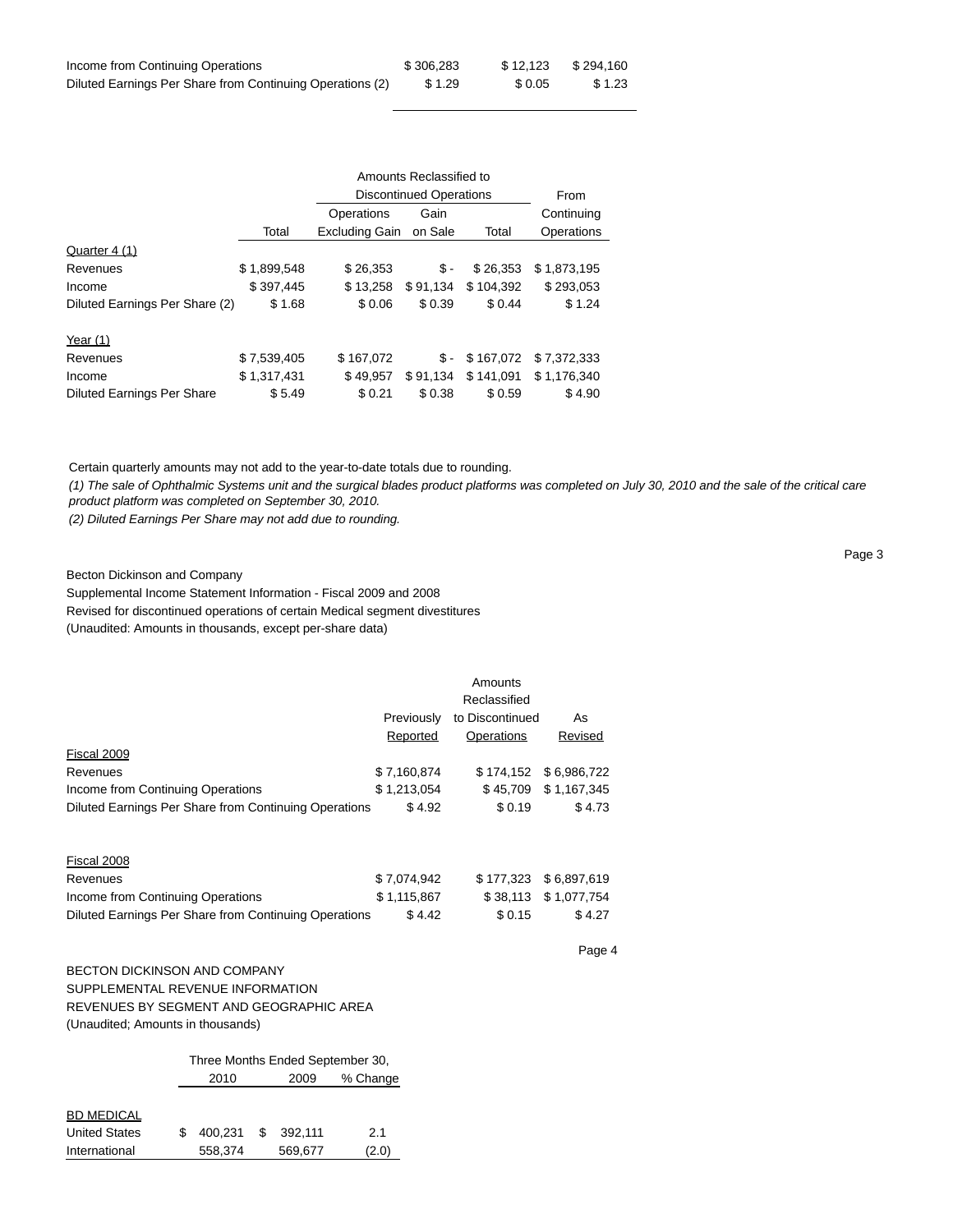| TOTAL                                         | \$<br>958,605                       | \$<br>961,788            | (0.3)                             |
|-----------------------------------------------|-------------------------------------|--------------------------|-----------------------------------|
|                                               |                                     |                          |                                   |
| <b>BD DIAGNOSTICS</b>                         |                                     |                          |                                   |
| <b>United States</b>                          | \$<br>307,721                       | \$<br>305,488            | 0.7                               |
| International                                 | 283,743                             | 274,521                  | 3.4                               |
| TOTAL                                         | \$<br>591,464                       | \$<br>580,009            | 2.0                               |
|                                               |                                     |                          |                                   |
| <b>BD BIOSCIENCES</b>                         |                                     |                          |                                   |
| <b>United States</b>                          | \$<br>124,009                       | \$<br>123,225            | 0.6                               |
| International                                 | 199,117                             | 189,001                  | 5.4                               |
| <b>TOTAL</b>                                  | \$<br>323,126                       | \$<br>312,226            | 3.5                               |
|                                               |                                     |                          |                                   |
| <b>TOTAL REVENUES</b>                         |                                     |                          |                                   |
| <b>United States</b>                          | \$<br>831,961                       | \$<br>820,824            | 1.4                               |
| International                                 | 1,041,234                           | 1,033,199                | 0.8                               |
| <b>TOTAL</b>                                  | \$1,873,195                         | \$1,854,023              | 1.0                               |
|                                               |                                     |                          |                                   |
|                                               |                                     |                          | Page 5                            |
|                                               |                                     |                          |                                   |
|                                               | <b>BECTON DICKINSON AND COMPANY</b> |                          |                                   |
| SUPPLEMENTAL REVENUE INFORMATION              |                                     |                          |                                   |
| REVENUES BY SEGMENT AND GEOGRAPHIC AREA       |                                     |                          |                                   |
|                                               | (Unaudited; Amounts in thousands)   |                          |                                   |
|                                               |                                     |                          |                                   |
|                                               |                                     |                          |                                   |
|                                               | 2010                                | 2009                     | Twelve Months Ended September 30, |
|                                               |                                     |                          | % Change                          |
| <b>BD MEDICAL</b>                             |                                     |                          |                                   |
| <b>United States</b>                          | \$1,596,336                         | \$1,503,471              | 6.2                               |
| International                                 | 2,200,096                           | 2,053,223                | 7.2                               |
| <b>TOTAL</b>                                  | \$3,796,432                         | \$3,556,694              | 6.7                               |
|                                               |                                     |                          |                                   |
|                                               |                                     |                          |                                   |
| <b>BD DIAGNOSTICS</b><br><b>United States</b> | \$1,214,288                         |                          | 3.1                               |
| International                                 | 1,104,591                           | \$1,177,543<br>1,048,676 | 5.3                               |

## BD BIOSCIENCES

| TOTAL                | \$1,257,022 \$1,203,809 |         | 4.4 |
|----------------------|-------------------------|---------|-----|
| International        | 781.081                 | 754,658 | 3.5 |
| <b>United States</b> | 475.941 \$ 449.151      |         | 6.0 |

## TOTAL REVENUES

| <b>United States</b> | \$3,286,565 \$3,130,165 |                         | 5.0 |
|----------------------|-------------------------|-------------------------|-----|
| International        | 4.085.768               | 3.856.557               | 5.9 |
| TOTAL                |                         | \$7,372,333 \$6,986,722 | 5.5 |

Page 6

BECTON DICKINSON AND COMPANY SUPPLEMENTAL REVENUE INFORMATION REVENUES BY BUSINESS SEGMENTS AND UNITS Three Months Ended September 30, (Unaudited; Amounts in thousands)

|                                    | <b>United States</b> |           |          |  |  |
|------------------------------------|----------------------|-----------|----------|--|--|
|                                    | 2010                 | 2009      | % Change |  |  |
|                                    |                      |           |          |  |  |
| <b>BD MEDICAL</b>                  |                      |           |          |  |  |
| Medical Surgical Systems \$256,290 |                      | \$255,168 | 0.4      |  |  |
| Diabetes Care                      | 98,633               | 88,590    | 11.3     |  |  |
| <b>Pharmaceutical Systems</b>      | 45.308               | 48,353    | (6.3)    |  |  |
| <b>TOTAL</b>                       | \$400.231            | \$392.111 | 2.1      |  |  |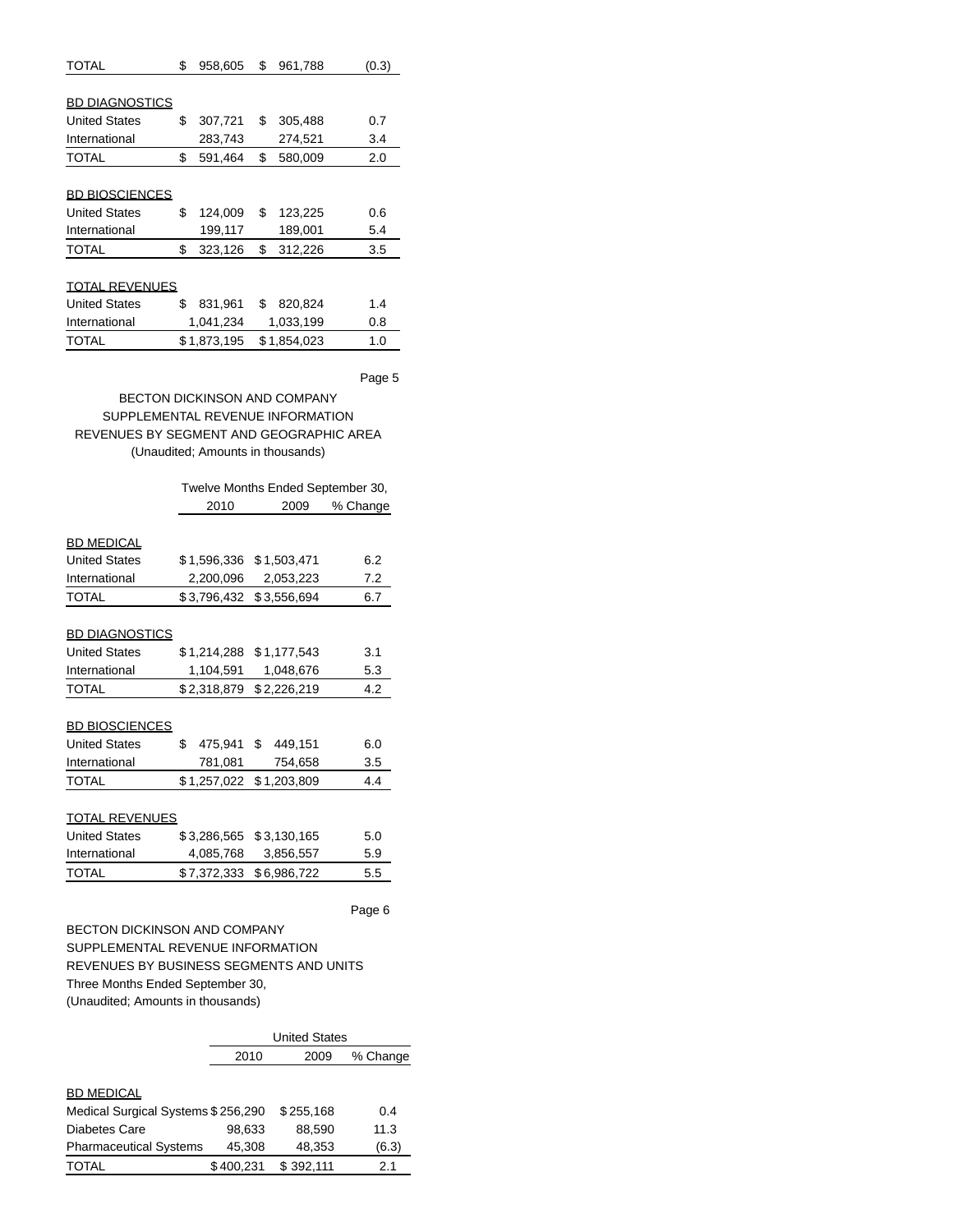| <b>BD DIAGNOSTICS</b>         |              |               |       |
|-------------------------------|--------------|---------------|-------|
| <b>Preanalytical Systems</b>  | \$162,024    | \$156,328     | 3.6   |
| <b>Diagnostic Systems</b>     | 145,697      | 149,160       | (2.3) |
| <b>TOTAL</b>                  | \$307,721    | \$305,488     | 0.7   |
|                               |              |               |       |
| <b>BD BIOSCIENCES</b>         |              |               |       |
| <b>Cell Analysis</b>          | 86,765<br>\$ | 84,179<br>\$. | 3.1   |
| Discovery Labware             | 37,244       | 39,046        | (4.6) |
| <b>TOTAL</b>                  | \$124,009    | \$123,225     | 0.6   |
|                               |              |               |       |
| TOTAL UNITED STATES \$831,961 |              | \$820,824     | 1.4   |

BECTON DICKINSON AND COMPANY SUPPLEMENTAL REVENUE INFORMATION REVENUES BY BUSINESS SEGMENTS AND UNITS Three Months Ended September 30, (continued) (Unaudited; Amounts in thousands)

|                                 | International |         |    |             |          |            |                  |  |
|---------------------------------|---------------|---------|----|-------------|----------|------------|------------------|--|
|                                 |               |         |    |             |          | % Change   |                  |  |
|                                 |               | 2010    |    | 2009        | Reported | <b>FXN</b> | <b>FX</b> Impact |  |
|                                 |               |         |    |             |          |            |                  |  |
| <b>BD MEDICAL</b>               |               |         |    |             |          |            |                  |  |
| Medical Surgical Systems \$     |               | 245,724 | \$ | 253,384     | (3.0)    | (2.2)      | (0.8)            |  |
| Diabetes Care                   |               | 100,468 |    | 92,098      | 9.1      | 12.0       | (2.9)            |  |
| <b>Pharmaceutical Systems</b>   |               | 212,182 |    | 224,195     | (5.4)    | 2.8        | (8.2)            |  |
| TOTAL                           | \$            | 558,374 | \$ | 569,677     | (2.0)    | 2.1        | (4.1)            |  |
|                                 |               |         |    |             |          |            |                  |  |
| <b>BD DIAGNOSTICS</b>           |               |         |    |             |          |            |                  |  |
| <b>Preanalytical Systems</b>    | \$            | 144,421 | \$ | 138,297     | 4.4      | 7.4        | (3.0)            |  |
| <b>Diagnostic Systems</b>       |               | 139,322 |    | 136,224     | 2.3      | 4.1        | (1.8)            |  |
| TOTAL                           | \$            | 283,743 | \$ | 274,521     | 3.4      | 5.7        | (2.3)            |  |
|                                 |               |         |    |             |          |            |                  |  |
| <b>BD BIOSCIENCES</b>           |               |         |    |             |          |            |                  |  |
| Cell Analysis                   | \$            | 160,230 | \$ | 150,055     | 6.8      | 10.4       | (3.6)            |  |
| Discovery Labware               |               | 38,887  |    | 38,946      | (0.2)    | 0.8        | (1.0)            |  |
| TOTAL                           | \$            | 199,117 | \$ | 189,001     | 5.4      | 8.4        | (3.0)            |  |
|                                 |               |         |    |             |          |            |                  |  |
| TOTAL INTERNATIONAL \$1,041,234 |               |         |    | \$1,033,199 | 0.8      | 4.2        | (3.4)            |  |

Page 8

BECTON DICKINSON AND COMPANY SUPPLEMENTAL REVENUE INFORMATION REVENUES BY BUSINESS SEGMENTS AND UNITS Three Months Ended September 30, (continued) (Unaudited; Amounts in thousands)

|                               |    | Total    |    |         |       |       |                        |  |
|-------------------------------|----|----------|----|---------|-------|-------|------------------------|--|
|                               |    | % Change |    |         |       |       |                        |  |
|                               |    | 2010     |    | 2009    |       |       | Reported FXN FX Impact |  |
|                               |    |          |    |         |       |       |                        |  |
| <b>BD MEDICAL</b>             |    |          |    |         |       |       |                        |  |
| Medical Surgical Systems \$   |    | 502,014  | \$ | 508,552 | (1.3) | (0.9) | (0.4)                  |  |
| Diabetes Care                 |    | 199,101  |    | 180,688 | 10.2  | 11.7  | (1.5)                  |  |
| <b>Pharmaceutical Systems</b> |    | 257,490  |    | 272,548 | (5.5) | 1.2   | (6.7)                  |  |
| <b>TOTAL</b>                  | \$ | 958,605  | \$ | 961,788 | (0.3) | 2.1   | (2.4)                  |  |
| <b>BD DIAGNOSTICS</b>         |    |          |    |         |       |       |                        |  |
| <b>Preanalytical Systems</b>  | S  | 306.445  | \$ | 294.625 | 4.0   | 5.4   | (1.4)                  |  |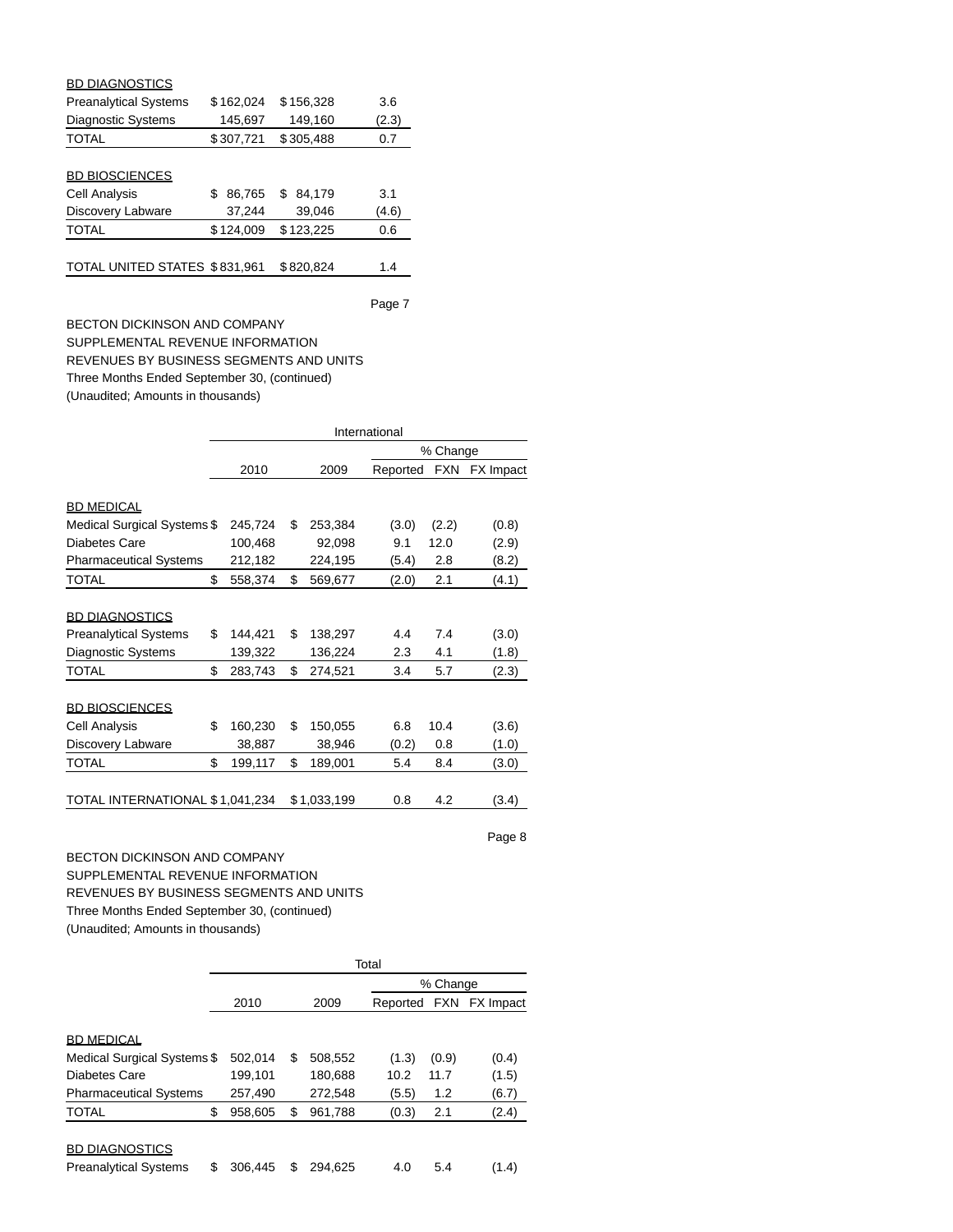| <b>Diagnostic Systems</b> |   | 285,019     |    | 285,384     | (0.1) | 0.7   | (0.8) |
|---------------------------|---|-------------|----|-------------|-------|-------|-------|
| <b>TOTAL</b>              | S | 591,464     | \$ | 580,009     | 2.0   | 3.1   | (1.1) |
|                           |   |             |    |             |       |       |       |
| <b>BD BIOSCIENCES</b>     |   |             |    |             |       |       |       |
| Cell Analysis             | S | 246.995     | S  | 234.234     | 5.4   | 7.8   | (2.4) |
| Discovery Labware         |   | 76,131      |    | 77,992      | (2.4) | (1.9) | (0.5) |
| <b>TOTAL</b>              | S | 323,126     | S  | 312,226     | 3.5   | 5.3   | (1.8) |
|                           |   |             |    |             |       |       |       |
| <b>TOTAL REVENUES</b>     |   | \$1,873,195 |    | \$1,854,023 | 1.0   | 2.9   | (1.9) |

BECTON DICKINSON AND COMPANY SUPPLEMENTAL REVENUE INFORMATION REVENUES BY BUSINESS SEGMENTS AND UNITS Twelve Months Ended September 30, (Unaudited; Amounts in thousands)

|                                      |               | <b>United States</b> |             |          |  |  |  |  |  |  |
|--------------------------------------|---------------|----------------------|-------------|----------|--|--|--|--|--|--|
|                                      | 2010          |                      | 2009        | % Change |  |  |  |  |  |  |
|                                      |               |                      |             |          |  |  |  |  |  |  |
| <b>BD MEDICAL</b>                    |               |                      |             |          |  |  |  |  |  |  |
| Medical Surgical Systems \$1,007,322 |               | - \$                 | 974,324     | 3.4      |  |  |  |  |  |  |
| Diabetes Care                        | 383,783       |                      | 351,618     | 9.1      |  |  |  |  |  |  |
| <b>Pharmaceutical Systems</b>        | 205,231       |                      | 177,529     | 15.6     |  |  |  |  |  |  |
| <b>TOTAL</b>                         | \$1,596,336   |                      | \$1,503,471 | 6.2      |  |  |  |  |  |  |
|                                      |               |                      |             |          |  |  |  |  |  |  |
| <b>BD DIAGNOSTICS</b>                |               |                      |             |          |  |  |  |  |  |  |
| <b>Preanalytical Systems</b>         | \$<br>627,421 | \$                   | 608,754     | 3.1      |  |  |  |  |  |  |
| Diagnostic Systems                   | 586,867       |                      | 568,789     | 3.2      |  |  |  |  |  |  |
| <b>TOTAL</b>                         | \$1,214,288   |                      | \$1,177,543 | 3.1      |  |  |  |  |  |  |
|                                      |               |                      |             |          |  |  |  |  |  |  |
| <b>BD BIOSCIENCES</b>                |               |                      |             |          |  |  |  |  |  |  |
| Cell Analysis                        | \$<br>326,916 | \$                   | 303,846     | 7.6      |  |  |  |  |  |  |
| Discovery Labware                    | 149,025       |                      | 145,305     | 2.6      |  |  |  |  |  |  |
| <b>TOTAL</b>                         | \$<br>475,941 | \$                   | 449,151     | 6.0      |  |  |  |  |  |  |
|                                      |               |                      |             |          |  |  |  |  |  |  |
| TOTAL UNITED STATES \$3,286,565      |               |                      | \$3,130,165 | 5.0      |  |  |  |  |  |  |

Page 10

BECTON DICKINSON AND COMPANY SUPPLEMENTAL REVENUE INFORMATION REVENUES BY BUSINESS SEGMENTS AND UNITS Twelve Months Ended September 30, (continued) (Unaudited; Amounts in thousands)

|                                      | International |          |             |      |     |                        |  |  |  |  |
|--------------------------------------|---------------|----------|-------------|------|-----|------------------------|--|--|--|--|
|                                      |               | % Change |             |      |     |                        |  |  |  |  |
|                                      | 2010          |          | 2009        |      |     | Reported FXN FX Impact |  |  |  |  |
|                                      |               |          |             |      |     |                        |  |  |  |  |
| <b>BD MEDICAL</b>                    |               |          |             |      |     |                        |  |  |  |  |
| Medical Surgical Systems \$1,002,687 |               | \$       | 914,990     | 9.6  | 6.6 | 3.0                    |  |  |  |  |
| Diabetes Care                        | 401.976       |          | 363.319     | 10.6 | 9.1 | 1.5                    |  |  |  |  |
| <b>Pharmaceutical Systems</b>        | 795,433       |          | 774,914     | 2.6  | 4.3 | (1.7)                  |  |  |  |  |
| <b>TOTAL</b>                         | \$2,200,096   |          | \$2,053,223 | 7.2  | 6.2 | 1.0                    |  |  |  |  |
| <b>BD DIAGNOSTICS</b>                |               |          |             |      |     |                        |  |  |  |  |
| <b>Preanalytical Systems</b>         | \$<br>570,386 | \$       | 534,677     | 6.7  | 5.8 | 0.9                    |  |  |  |  |
| <b>Diagnostic Systems</b>            | 534,205       |          | 513,999     | 3.9  | 3.9 |                        |  |  |  |  |
| <b>TOTAL</b>                         | \$1.104.591   |          | \$1.048.676 | 5.3  | 4.9 | 0.4                    |  |  |  |  |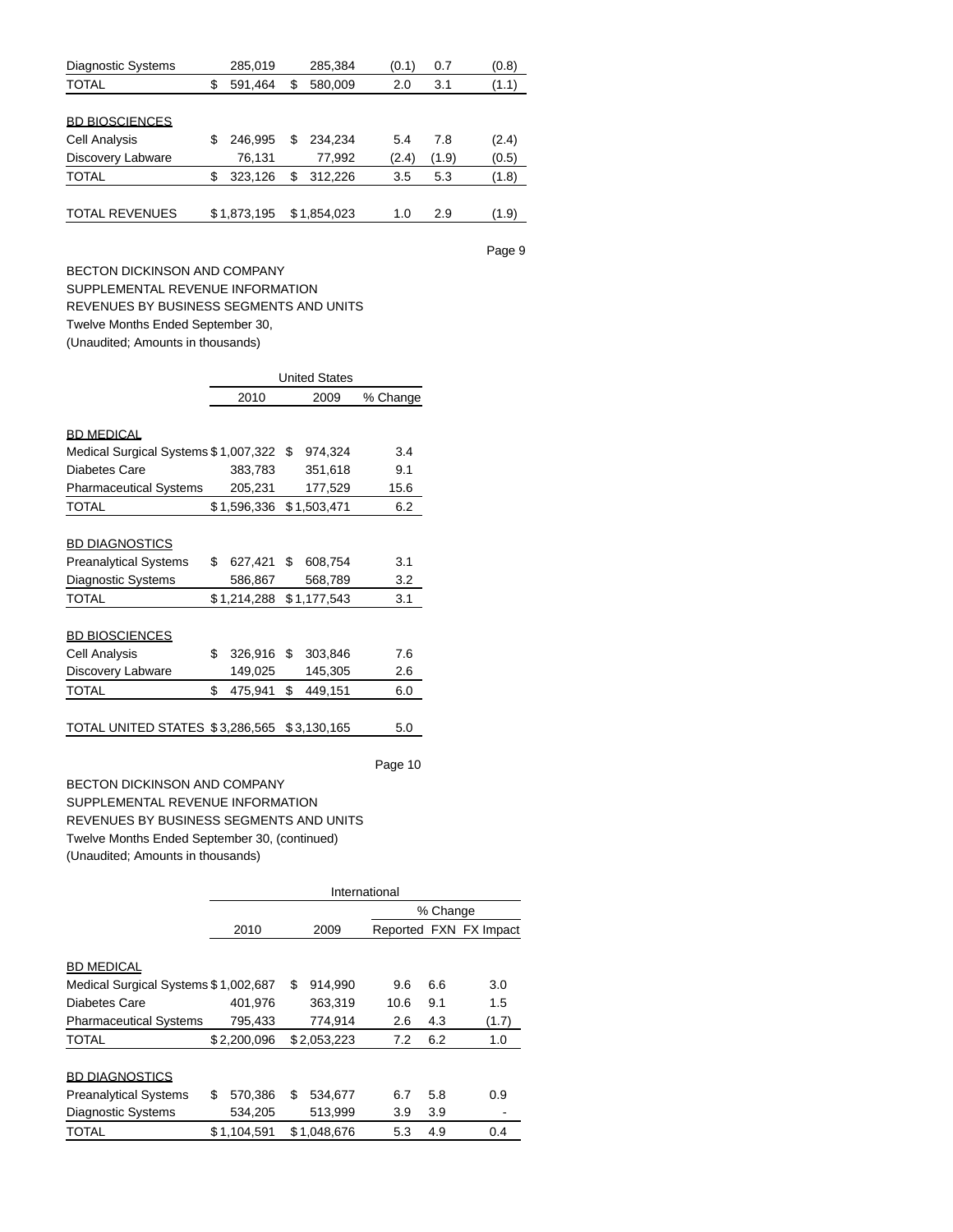| <b>BD BIOSCIENCES</b>           |    |         |    |             |     |     |       |
|---------------------------------|----|---------|----|-------------|-----|-----|-------|
| Cell Analysis                   |    | 624.322 | S  | 600.671     | 3.9 | 7.9 | (4.0) |
| Discovery Labware               |    | 156,759 |    | 153.987     | 1.8 | 4.5 | (2.7) |
| <b>TOTAL</b>                    | S. | 781.081 | \$ | 754.658     | 3.5 | 7.2 | (3.7) |
|                                 |    |         |    |             |     |     |       |
| TOTAL INTERNATIONAL \$4,085,768 |    |         |    | \$3,856,557 | 5.9 | 6.0 | (0.1) |

BECTON DICKINSON AND COMPANY SUPPLEMENTAL REVENUE INFORMATION REVENUES BY BUSINESS SEGMENTS AND UNITS

Twelve Months Ended September 30, (continued)

(Unaudited; Amounts in thousands)

|                                      | Total         |               |     |     |                        |  |  |  |  |
|--------------------------------------|---------------|---------------|-----|-----|------------------------|--|--|--|--|
|                                      |               | % Change      |     |     |                        |  |  |  |  |
|                                      | 2010          | 2009          |     |     | Reported FXN FX Impact |  |  |  |  |
|                                      |               |               |     |     |                        |  |  |  |  |
| <b>BD MEDICAL</b>                    |               |               |     |     |                        |  |  |  |  |
| Medical Surgical Systems \$2,010,009 |               | \$1,889,314   | 6.4 | 4.9 | 1.5                    |  |  |  |  |
| Diabetes Care                        | 785,759       | 714,937       | 9.9 | 9.1 | 0.8                    |  |  |  |  |
| <b>Pharmaceutical Systems</b>        | 1,000,664     | 952,443       | 5.1 | 6.4 | (1.3)                  |  |  |  |  |
| <b>TOTAL</b>                         | \$3,796,432   | \$3,556,694   | 6.7 | 6.2 | 0.5                    |  |  |  |  |
|                                      |               |               |     |     |                        |  |  |  |  |
| <b>BD DIAGNOSTICS</b>                |               |               |     |     |                        |  |  |  |  |
| <b>Preanalytical Systems</b>         | \$1,197,807   | \$1,143,431   | 4.8 | 4.4 | 0.4                    |  |  |  |  |
| <b>Diagnostic Systems</b>            | 1,121,072     | 1,082,788     | 3.5 | 3.5 |                        |  |  |  |  |
| <b>TOTAL</b>                         | \$2,318,879   | \$2,226,219   | 4.2 | 4.0 | 0.2                    |  |  |  |  |
|                                      |               |               |     |     |                        |  |  |  |  |
| <b>BD BIOSCIENCES</b>                |               |               |     |     |                        |  |  |  |  |
| <b>Cell Analysis</b>                 | \$<br>951,238 | \$<br>904,517 | 5.2 | 7.8 | (2.6)                  |  |  |  |  |
| Discovery Labware                    | 305,784       | 299,292       | 2.2 | 3.6 | (1.4)                  |  |  |  |  |
| <b>TOTAL</b>                         | \$1,257,022   | \$1,203,809   | 4.4 | 6.8 | (2.4)                  |  |  |  |  |
|                                      |               |               |     |     |                        |  |  |  |  |
| <b>TOTAL REVENUES</b>                | \$7,372,333   | \$6,986,722   | 5.5 | 5.6 | (0.1)                  |  |  |  |  |

## Page 12

## BECTON DICKINSON AND COMPANY SUPPLEMENTAL REVENUE INFORMATION SAFETY REVENUES (Unaudited; Amounts in thousands)

|                              | Three Months Ended September 30, |           |     |     |                        |  |  |  |
|------------------------------|----------------------------------|-----------|-----|-----|------------------------|--|--|--|
|                              | % Change                         |           |     |     |                        |  |  |  |
|                              | 2010                             | 2009      |     |     | Reported FXN FX Impact |  |  |  |
|                              |                                  |           |     |     |                        |  |  |  |
| <b>TOTAL SAFETY REVENUES</b> |                                  |           |     |     |                        |  |  |  |
| <b>United States</b>         | \$282,968                        | \$276.409 | 2.4 | 2.4 |                        |  |  |  |
| International                | 160.396                          | 150.270   | 6.7 | 9.2 | (2.5)                  |  |  |  |
| <b>TOTAL</b>                 | \$443,364                        | \$426.679 | 3.9 | 4.8 | (0.9)                  |  |  |  |
|                              |                                  |           |     |     |                        |  |  |  |
| <b>BY SEGMENT</b>            |                                  |           |     |     |                        |  |  |  |
| <b>BD</b> Medical            | \$208,822                        | \$204.536 | 2.1 | 2.7 | (0.6)                  |  |  |  |
| <b>BD Diagnostics</b>        | 234,542                          | 222,143   | 5.6 | 6.7 | (1.1)                  |  |  |  |
| <b>TOTAL</b>                 | \$443,364                        | \$426.679 | 3.9 | 4.8 | (0.9)                  |  |  |  |
|                              |                                  |           |     |     |                        |  |  |  |

| Twelve Months Ended September 30, |      |                        |  |  |  |  |  |
|-----------------------------------|------|------------------------|--|--|--|--|--|
| % Change                          |      |                        |  |  |  |  |  |
| 2010                              | 2009 | Reported FXN FX Impact |  |  |  |  |  |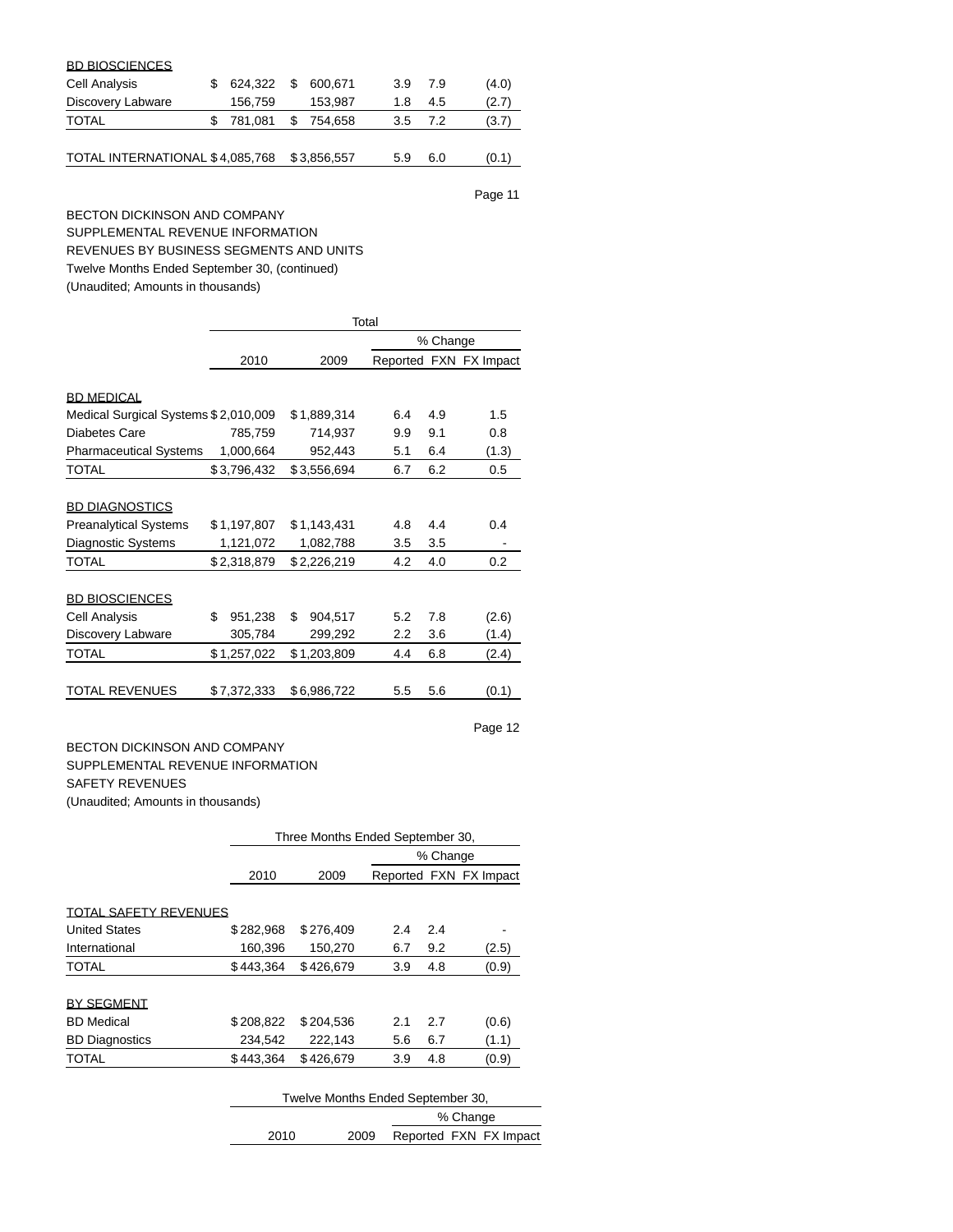| <b>TOTAL SAFETY REVENUES</b> |               |               |     |     |     |
|------------------------------|---------------|---------------|-----|-----|-----|
| <b>United States</b>         | \$1,108,431   | \$1,056,797   | 4.9 | 4.9 |     |
| International                | 621,913       | 568,106       | 9.5 | 8.1 | 1.4 |
| <b>TOTAL</b>                 | \$1.730.344   | \$1.624.903   | 6.5 | 6.0 | 0.5 |
|                              |               |               |     |     |     |
| <b>BY SEGMENT</b>            |               |               |     |     |     |
| <b>BD</b> Medical            | 819.084<br>\$ | 761.262<br>\$ | 7.6 | 6.9 | 0.7 |
| <b>BD Diagnostics</b>        | 911,260       | 863,641       | 5.5 | 5.2 | 0.3 |
| <b>TOTAL</b>                 | \$1,730,344   | \$1,624,903   | 6.5 | 6.0 | 0.5 |
|                              |               |               |     |     |     |

# BECTON DICKINSON AND COMPANY

CONSOLIDATED INCOME STATEMENTS FISCAL 2010

Revised for discontinued operations of certain Medical segment divestitures

(Unaudited; Amounts in thousands, except per-share data)

|                                                                 | Quarter 1               | Quarter 2               | Quarter 3         | Quarter 3 YTD   |
|-----------------------------------------------------------------|-------------------------|-------------------------|-------------------|-----------------|
| <b>REVENUES</b>                                                 | \$1,868,818             | \$1,799,409             | \$1,830,911       | \$<br>5,499,138 |
| Cost of products sold                                           | 894,324                 | 864,492                 | 883,434           | 2,642,250       |
| Selling and administrative                                      | 445,673                 | 421,076                 | 416,468           | 1,283,217       |
| Research and development                                        | 99,151                  | 100,193                 | 108,047           | 307,391         |
| TOTAL OPERATING COSTS                                           |                         |                         |                   |                 |
| <b>AND EXPENSES</b>                                             | 1,439,148               | 1,385,761               | 1,407,949         | 4,232,858       |
| <b>OPERATING INCOME</b>                                         | 429,670                 | 413,648                 | 422,962           | 1,266,280       |
| Interest income                                                 | 8,789                   | 9,652                   | 2,094             | 20,535          |
| Interest expense                                                | (12, 987)               | (12, 913)               | (13,085)          | (38, 985)       |
| Other (expense) income, net                                     | (2, 354)                | 164                     | 1,402             | (788)           |
| INCOME FROM CONTINUING OPERATIONS BEFORE<br><b>INCOME TAXES</b> | 423,118                 | 410,551                 | 413,373           | 1,247,042       |
| Income tax provision                                            | 119,025                 | 125,517                 | 119,213           | 363,755         |
| INCOME FROM CONTINUING OPERATIONS                               | 304,093                 | 285,034                 | 294,160           | 883,287         |
| Income from Discontinued Operations<br>before Income Tax        | 16,900                  | 16,698                  | 17,088            | 50,686          |
| Income Tax provision                                            | 4,617                   | 4,101                   | 4,340             | 13,058          |
| INCOME FROM DISCONTINUED OPERATIONS                             | 12,283                  | 12,597                  | 12,748            | 37,628          |
| <b>NET INCOME</b>                                               | \$<br>316,376 \$        | 297,631                 | \$<br>306,908     | 920,915         |
| <b>EARNINGS PER SHARE</b>                                       |                         |                         |                   |                 |
| Basic:                                                          |                         |                         |                   |                 |
| Income from continuing operations                               | \$<br>1.28 <sup>5</sup> | 1.21                    | \$<br>$1.26$ \$   | 3.75            |
| Income from discontinued operations                             | \$<br>0.05              | \$<br>0.05              | \$<br>0.05        | \$<br>0.16      |
| Net income (1)                                                  | \$<br>1.33 <sup>5</sup> | $1.26$ \$               | 1.32 <sup>5</sup> | 3.91            |
| Diluted:                                                        |                         |                         |                   |                 |
| Income from continuing operations                               | \$<br>1.25              | \$<br>1.18              | \$<br>1.23        | \$<br>3.66      |
| Income from discontinued operations                             | \$<br>0.05              | \$<br>0.05              | \$<br>0.05        | \$<br>0.16      |
| Net income (1)                                                  | \$<br>1.30              | \$<br>$1.24 \text{ } $$ | 1.29              | \$<br>3.82      |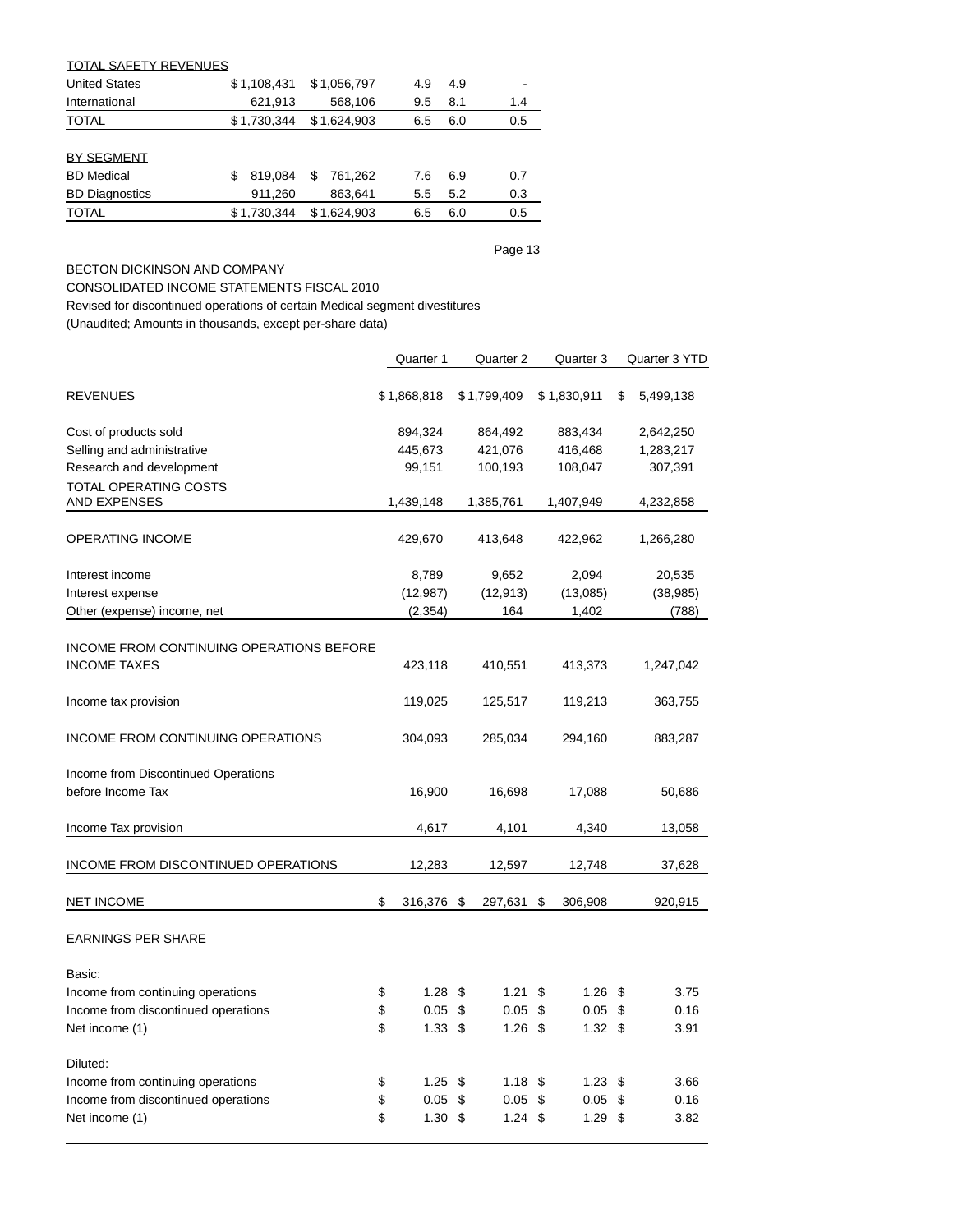### AVERAGE SHARES OUTSTANDING

| Basic          | 237.360 | 235.325 | 233.242 | 235.316 |
|----------------|---------|---------|---------|---------|
| <b>Diluted</b> | 242.965 | 240.863 | 238.319 | 241.151 |

Certain quarterly amounts may not add to the year-to-date totals due to rounding. (1) Total per share amounts may not add due to rounding.

|                                                                             | Page 14 |             |                           |             |    |             |               |             |
|-----------------------------------------------------------------------------|---------|-------------|---------------------------|-------------|----|-------------|---------------|-------------|
| <b>BECTON DICKINSON AND COMPANY</b>                                         |         |             |                           |             |    |             |               |             |
| CONSOLIDATED INCOME STATEMENTS FISCAL 2009                                  |         |             |                           |             |    |             |               |             |
| Revised for discontinued operations of certain Medical segment divestitures |         |             |                           |             |    |             |               |             |
| (Unaudited; Amounts in thousands, except per-share data)                    |         |             |                           |             |    |             |               |             |
|                                                                             |         |             |                           |             |    |             |               |             |
|                                                                             |         | Quarter 1   |                           | Quarter 2   |    | Quarter 3   | Quarter 4     | Year        |
| <b>REVENUES</b>                                                             |         | \$1,673,148 |                           | \$1,683,142 |    | \$1,776,409 | \$1,854,023   | \$6,986,722 |
| Cost of products sold                                                       |         | 775,542     |                           | 807,382     |    | 838,555     | 890,197       | 3,311,676   |
| Selling and administrative                                                  |         | 399,668     |                           | 430,608     |    | 423,513     | 427,008       | 1,680,797   |
| Research and development                                                    |         | 96,356      |                           | 97,700      |    | 97,621      | 112,890       | 404,567     |
| TOTAL OPERATING COSTS AND EXPENSES                                          |         | 1,271,566   |                           | 1,335,690   |    | 1,359,689   | 1,430,095     | 5,397,040   |
| OPERATING INCOME                                                            |         | 401,582     |                           | 347,452     |    | 416,720     | 423,928       | 1,589,682   |
| Interest income                                                             |         | 1,651       |                           | 4,312       |    | 12,767      | 14,418        | 33,148      |
| Interest expense                                                            |         | (7, 824)    |                           | (7, 495)    |    | (11, 288)   | (13, 782)     | (40, 389)   |
| Other income (expense), net                                                 |         | 9,411       |                           | (5,701)     |    | (4,246)     | (3,312)       | (3, 850)    |
| INCOME FROM CONTINUING OPERATIONS BEFORE INCOME TAXES                       |         | 404,820     |                           | 338,568     |    | 413,953     | 421,252       | 1,578,591   |
| Income tax provision                                                        |         | 108,213     |                           | 89,702      |    | 86,508      | 126,824       | 411,246     |
| INCOME FROM CONTINUING OPERATIONS                                           |         | 296,607     |                           | 248,866     |    | 327,445     | 294,428       | 1,167,345   |
| Income from Discontinued Operations before Income Tax                       |         | 20,234      |                           | 15,944      |    | 17,579      | 30,476        | 84,233      |
| Income Tax provision                                                        |         | 4,773       |                           | 3,521       |    | 3,997       | 7,684         | 19,975      |
| INCOME FROM DISCONTINUED OPERATIONS                                         |         | 15,461      |                           | 12,423      |    | 13,582      | 22,792        | 64,258      |
| <b>NET INCOME</b>                                                           | \$      | 312,068     | \$                        | 261,289     | \$ | 341,027     | \$<br>317,220 | \$1,231,603 |
| <b>EARNINGS PER SHARE</b>                                                   |         |             |                           |             |    |             |               |             |
| Basic:                                                                      |         |             |                           |             |    |             |               |             |
| Income from continuing operations                                           | \$      | 1.22        | $\boldsymbol{\mathsf{S}}$ | $1.04$ \$   |    | 1.36        | \$<br>1.23    | \$<br>4.85  |
| Income from discontinued operations                                         | \$      | 0.06        | \$                        | 0.05        | \$ | 0.06        | \$<br>0.10    | \$<br>0.27  |
| Net income (1)                                                              | \$      | 1.29        | \$                        | 1.09        | \$ | 1.42        | \$<br>1.33    | \$<br>5.12  |
| Diluted:                                                                    |         |             |                           |             |    |             |               |             |
| Income from continuing operations                                           | \$      | 1.19        | \$                        | 1.01        | \$ | 1.33        | \$<br>1.20    | \$<br>4.73  |
| Income from discontinued operations                                         | \$      | 0.06        | \$                        | 0.05        | \$ | 0.06        | \$<br>0.09    | \$<br>0.26  |
| Net income (1)                                                              | \$      | 1.26        | \$                        | 1.06        | \$ | 1.39        | \$<br>1.29    | \$<br>4.99  |
|                                                                             |         |             |                           |             |    |             |               |             |
| AVERAGE SHARES OUTSTANDING                                                  |         |             |                           |             |    |             |               |             |

| Basic          | 242.397 | 240.239 | 240.109 | 239,162 | 240.479 |
|----------------|---------|---------|---------|---------|---------|
| <b>Diluted</b> | 248.311 | 245.890 | 245.696 | 245.056 | 246.798 |